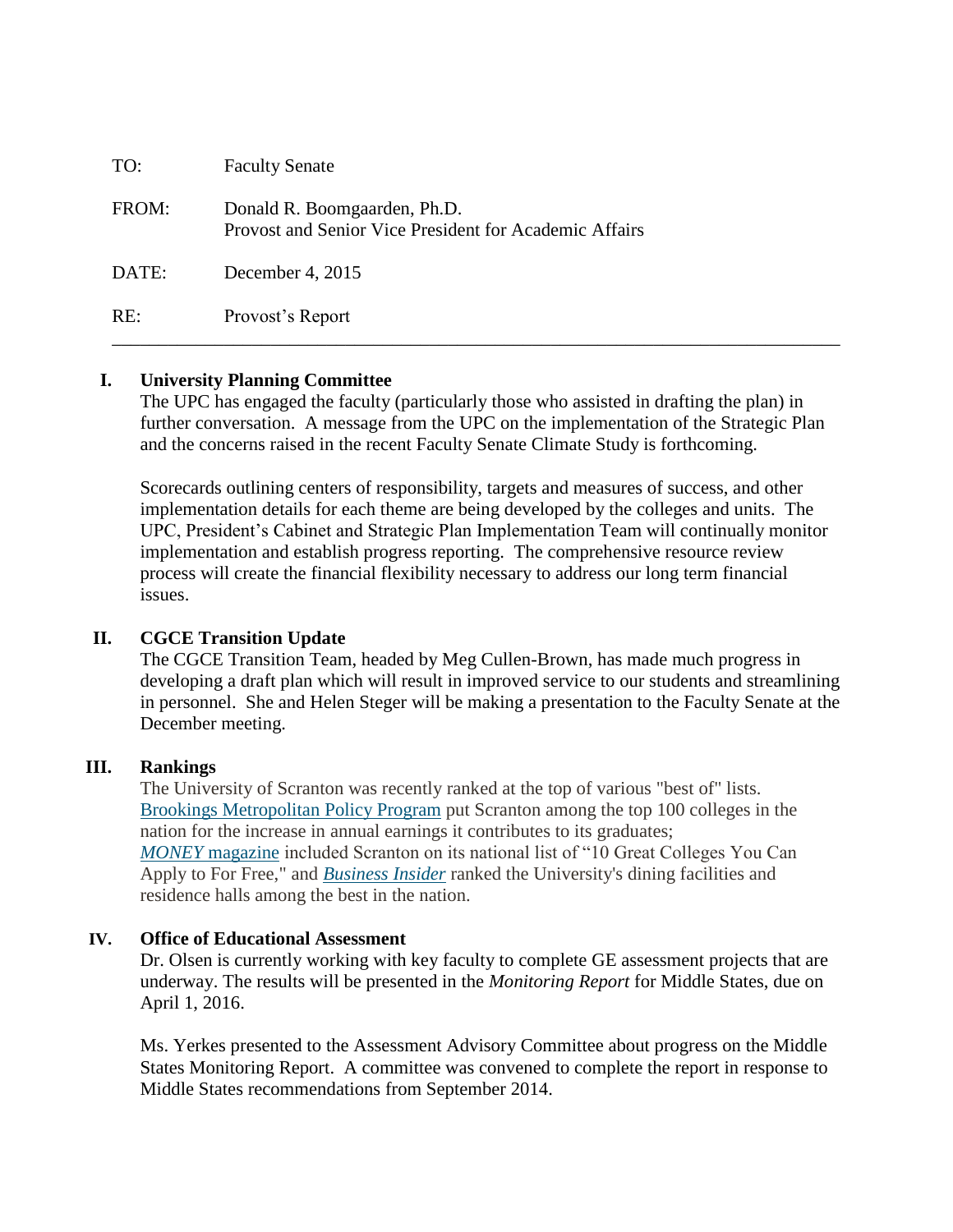The Assessment Platform Committee chaired by Dr. Vanessa Talerico, made a recommendation to work with PCPS programs to "pilot" a platform in 2016-17 with *Live Text*.

The Directors and Faculty Fellows are meeting with program directors/faculty in CAS for refinement of Program Assessment Plans

The Associate Provost and OEA are preparing to begin the interview process for a Faculty Fellow from CAS to fill the slot left open by Dr. Dammer. A request for applications was distributed to all full-time faculty in CAS.

## **V. International Programs**

Eighteen students are spending the entire fall 2015 semester abroad: Italy (4), Denmark (1), France (2), Ireland (4), England (2), Scotland (1), Korea (1), Australia (1), China (1), and South America (1). A total of around 250 students will be studying abroad this year as participants in various programs and courses sponsored by the University or in collaboration with other schools.

## **VI. Office of Research Services and Programs**

The Faculty Research Committee approved 9 Internal Funding Proposals.

| Carol Cote                         | Visual, haptic and cross-modal exploration strategies in children<br>with and without learning disabilities                                                                                                    |
|------------------------------------|----------------------------------------------------------------------------------------------------------------------------------------------------------------------------------------------------------------|
| Paul Cutrufello<br>Michael Landram | The Effect of Exercise-Induced Fluid Loss on Percent Body<br>Fat Using Multiple Methods: Skinfolds, Bioelectrical Impedance,<br>Air Displacement Plethysmography, Ultrasound, and Dual X-Ray<br>Absorptiometry |
| Roy Domenico                       | Italy at War 1935-1948                                                                                                                                                                                         |
| Ann Feeney                         | <b>Consider The Kids</b> ": The Effectiveness Of A Fetal Effects<br>Education Video On Pregnant Women's Knowledge, Self-Efficacy<br>And Motivation Related To Tobacco Use                                      |
| <b>Timothy Foley</b>               | Lipotoxicity: A Biochemical Rationale for Dietary Approaches to<br>Cancer                                                                                                                                      |
| George Gomez                       | Identifying the cellular signaling pathway involved with retinoic<br>acid-induced differentiation in neuroblastoma cells                                                                                       |
| Joan Grossman<br>Danielle Argio    | The Use of Wearable Technology and High Intensity Interval<br><b>Exercise Regarding Anthropometric and Body Composition</b><br>Changes Among Post-Menopausal Women                                             |
| Katherine Stumpo                   | Characterization of Plant Pollen Protein N-Glycans using Mass<br>Spectrometry                                                                                                                                  |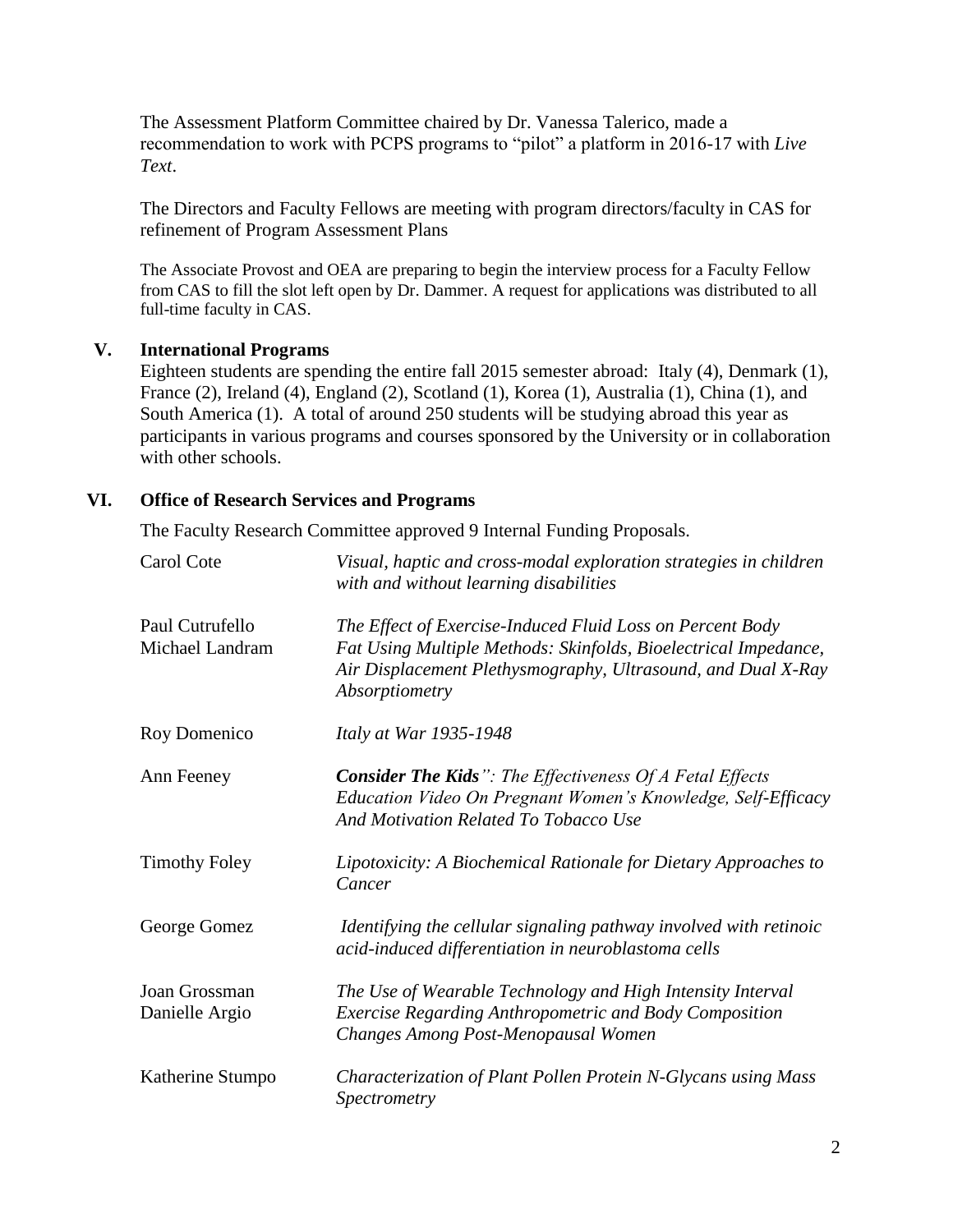Hank Willenbrink *Catalan Publics, Catalan Theatricality: Salas Alternatives and Contemporary Barcelona*

The following sabbaticals have been approved:

| <b>Fall 2016</b>       | Spring cont.                    |
|------------------------|---------------------------------|
| <b>Jafor Chowdhury</b> | Len Gougeon                     |
| Michael Hardisky       | Teresa Grettano                 |
| John Hill              | Oliver Morgan                   |
| <b>Sharon Hudacek</b>  | Rose Sebastianelli              |
| Lisa Lesneski          | Marc Shapiro                    |
| Daniel Sweeney         | Stephen Whittaker               |
| Nabil Tamimi           |                                 |
| Daniel West            | Academic Year 2016-2017         |
|                        | Richard Larsen                  |
| <b>Spring 2017</b>     | <b>Matthew Meyer</b>            |
| Andrew Berger          | Ann Pang-White                  |
| Mary Ann Foley         | <b>Charles Pinches</b>          |
| <b>Timothy Foley</b>   | Margarete Zalon                 |
| Irene Goll             |                                 |
| George Gomez           | Intersession 2017 & Summer 2017 |
|                        | George Aulisio                  |

### **VII. Career Development and Internship Initiatives**

- First Destination Survey (Class of 2015)
	- *Knowledge rate* (knowledge of first destination career outcomes) is significantly higher at 90.5% v. 76% for Class of 2014.
	- Current *success rate* (which means that they have attained their goal of employment, continued education, or "other") is at 83%. This is phenomenal when national rates are in the 60's.
- The Royal Experience Internship Program
	- **S31,000 has been pledged thus far to support students needing to pursue unpaid** internship opportunities, beginning in the summer 2016. Our goal, in partnership with University Advancement, is \$40,000.
- Site Visits
	- There will be five 5 industry site visits over Intersession 3 in NYC (PwC, EY, and ZenithOptimedia) and 2 in Philadelphia (PwC and RSM) - 25 spots for each visit. The focus is on underclassmen for networking opportunities and education.
- Progress/Comparison Reports v. this Time Last Year
	- Student Traffic: 23% increase
	- $\blacksquare$  Internships: 13% increase
	- Full-time Opportunities: 28% increase
	- Recruiters/Registered Employers: 72% increase (due to optimizing College Central Network capabilities and tracking protocols)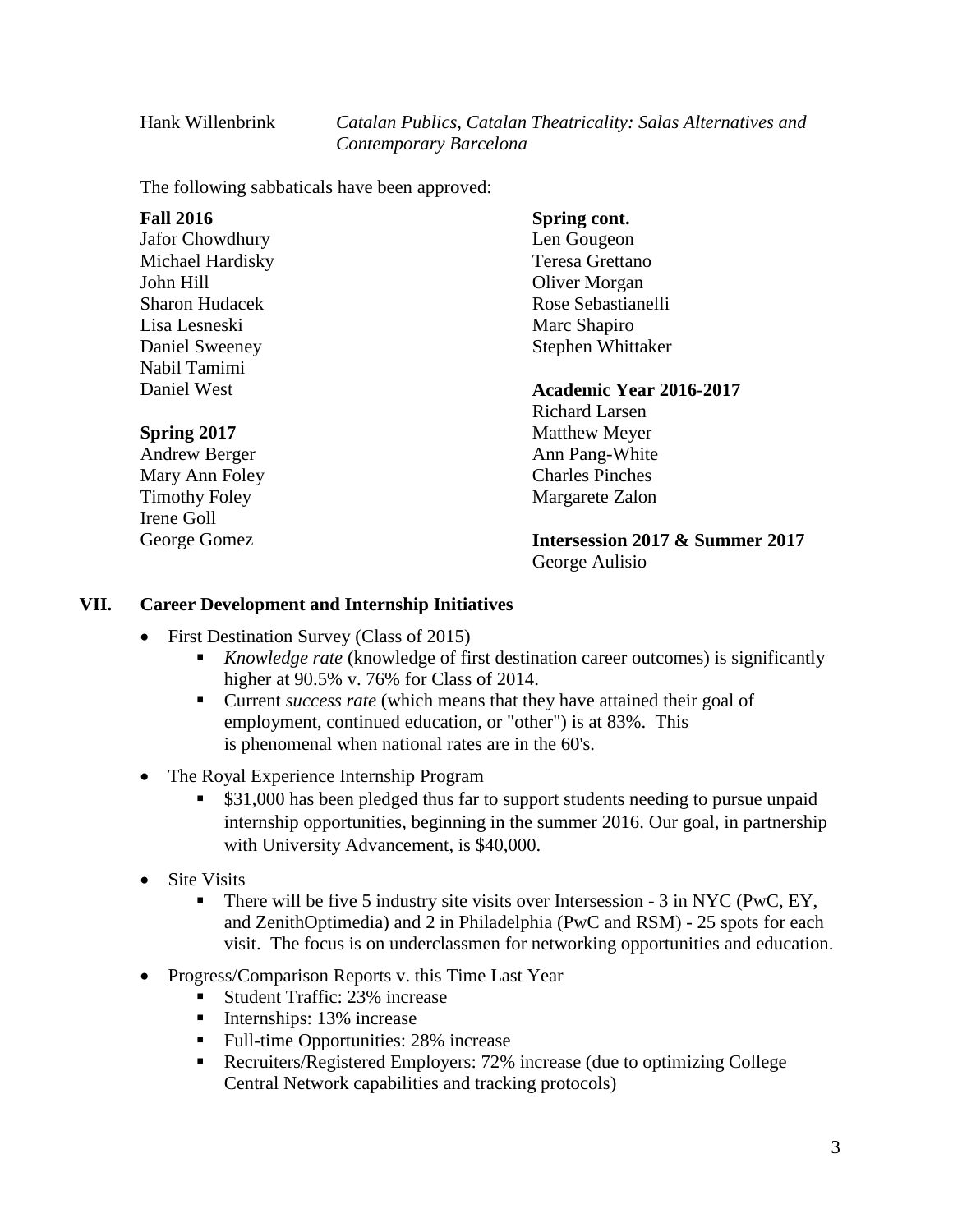## **VIII. Curriculum**

The following curriculum proposal has been approved.

| <b>Program Change</b> | <b>Date Posted</b> |  |
|-----------------------|--------------------|--|
| EXSC Clinical Track   | 10/30/15           |  |
| Health Informatics    | 10/30/15           |  |

# **IX. College Highlights College of Arts and Sciences**

- Christopher L. Kilner who is pursuing a triple major in biochemistry, cell and molecular biology, environmental science and philosophy, and a minor in political science has been chosen as a 2017 George J. Mitchell Scholar. He is one of twelve in the country.
- Dr. Ami Radunskaya of Pomona College gave a talk titled "DDEs, DCs, and Doses: Mathematical Approaches to Designing Cancer Vaccines on November 30<sup>th</sup>.

### **Kania School of Management**

- The KSOM site visit with an AACSB International maintenance of accreditation peer review team went well. We expect to receive a report from the Maintenance of Accreditation Committee next January or February.
- Dr. Brian Carpenter has been named the inaugural PwC (PricewaterhouseCoopers) LLP Accounting Research Chair. This chair was established in 2015 by Scranton alumni associated with PwC to recognize and support excellence in accounting research at the University.
- Dr. Deborah Gougeon was elected president of the Pennsylvania Economics Association.

## **Panuska College of Professional Studies**

- Our 2015-2016 Strategic Plan with the following College Level Outcomes:
	- Act on continuous improvement based on an education that is engaged, integrated and global for academic excellence.
	- Implement diverse opportunities for students to be engaged in transformative and reflective academic, social, spiritual and service-oriented experiences that are intentionally designed to challenge them to be men and women of faith and service to their communities.
	- **Provide substance to our University's strategic mission and values through a** continuous assessment plan through our many accrediting bodies and the PCPS quality-control assessment plan.
- Avi Melamed, Israel-Middle East Strategic Intelligence Analyst and Fellow of Middle East Security and Affairs for the Eisenhower Institute was on campus October 14<sup>th</sup> to discuss highlights of his recently published book, "Inside the Middle East" Making Sense of the Most Dangerous and Complicated Region on Earth." The talk aired on WVIA for three months.